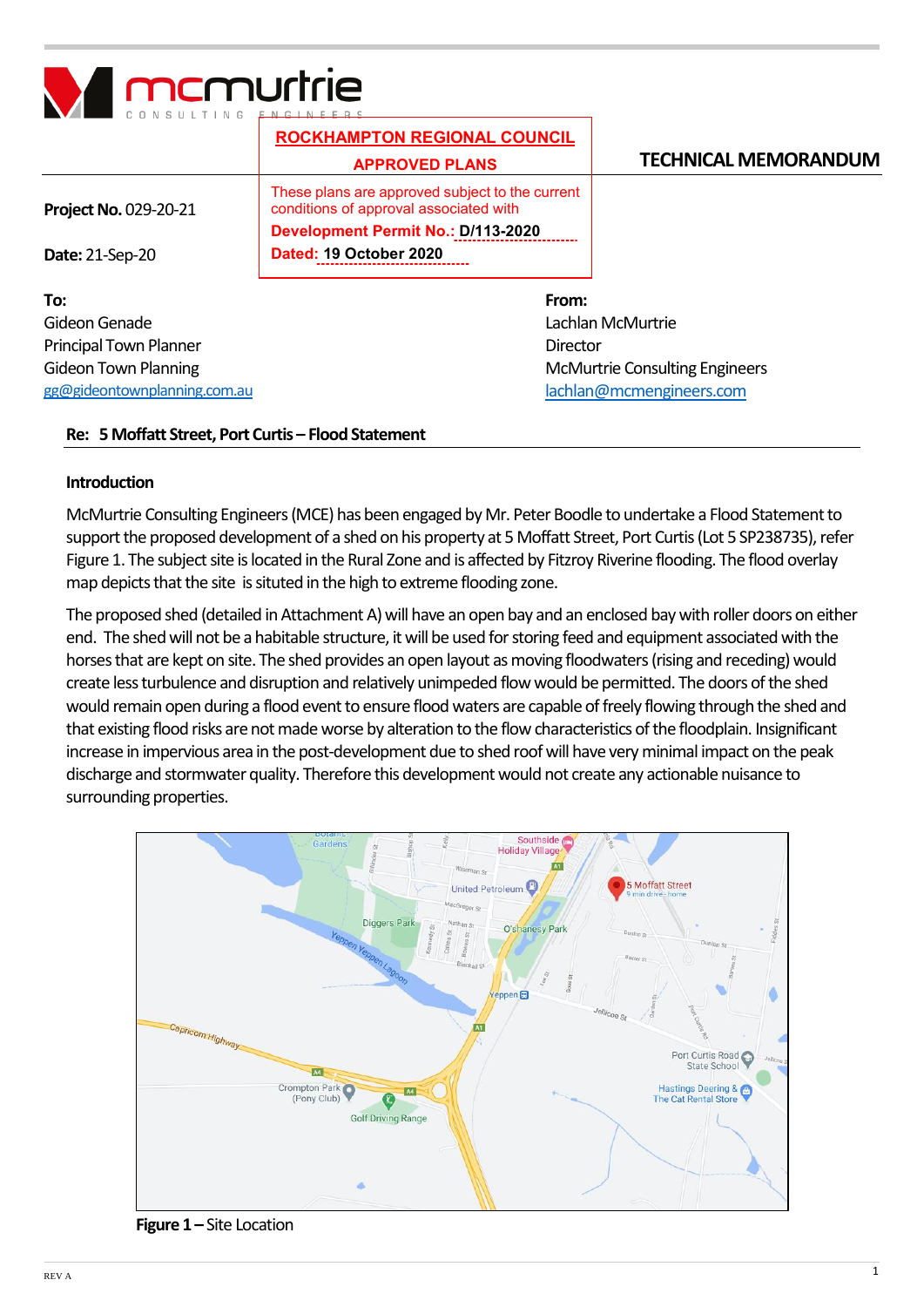## **QUOTA QUOTATION TION Summary of Existing Conditions**

The existing site is essentially undeveloped with gravel access tracks traversing the site and approximately 10280  $m<sup>2</sup>$ in land area. It is understood the intention is for the site to remain largely unchanged, aside from the construction of the proposed shed. The site is situated in the Fitzroy River Floodplain. Council's Designated Flood Event (DFE), is a flood with a once in a hundred-year probability or 1% Annual Exceedance Probability (AEP).

The below image , Figure 2, is an extract from the *Aurecon, 18 July 2011, "Flood Study Report Fitzroy River Flood Study, Rockhampton Regional Council"*. It is evident the site is inundated to depths of 1.5 to 2.0m based on the Aurecon mapping.



 **Figure 2 –** Flood depth mapping *(Aurecon, 2011)*

## **Development Generated Impacts and Risks**

If managed *correctly and constructed generally (max 100mm above) on natural ground level*, it is considered the proposed shed will cause negligible effect to the capacity and function of the floodway and flood storage areas. It is the owner's responsibility to ensure appropriate flood management measures are implemented, however, it is expected that given the structure is not habitable or a commercial facility these will be limited to management of the following:

- Monitoring flood warnings via appropriate media and Bureau of Meteorology (BOM) website data to plan for flood events, and in the case of a potential flood event;
- Remove all debris, loose materials (i.e. potential hazards) from site;
- Relocate plant/equipment stored in the shed off site;
- Relocate all livestock from site;
- Open all roller doors/doors/windows of the proposed shed to allow flood ingress;

The general risks identified with this development are the risk to livestock, damage to property and risk of people's safety. In the event of regional (catchment wide) flooding of the Fitzroy catchment, general flood risks manifest via: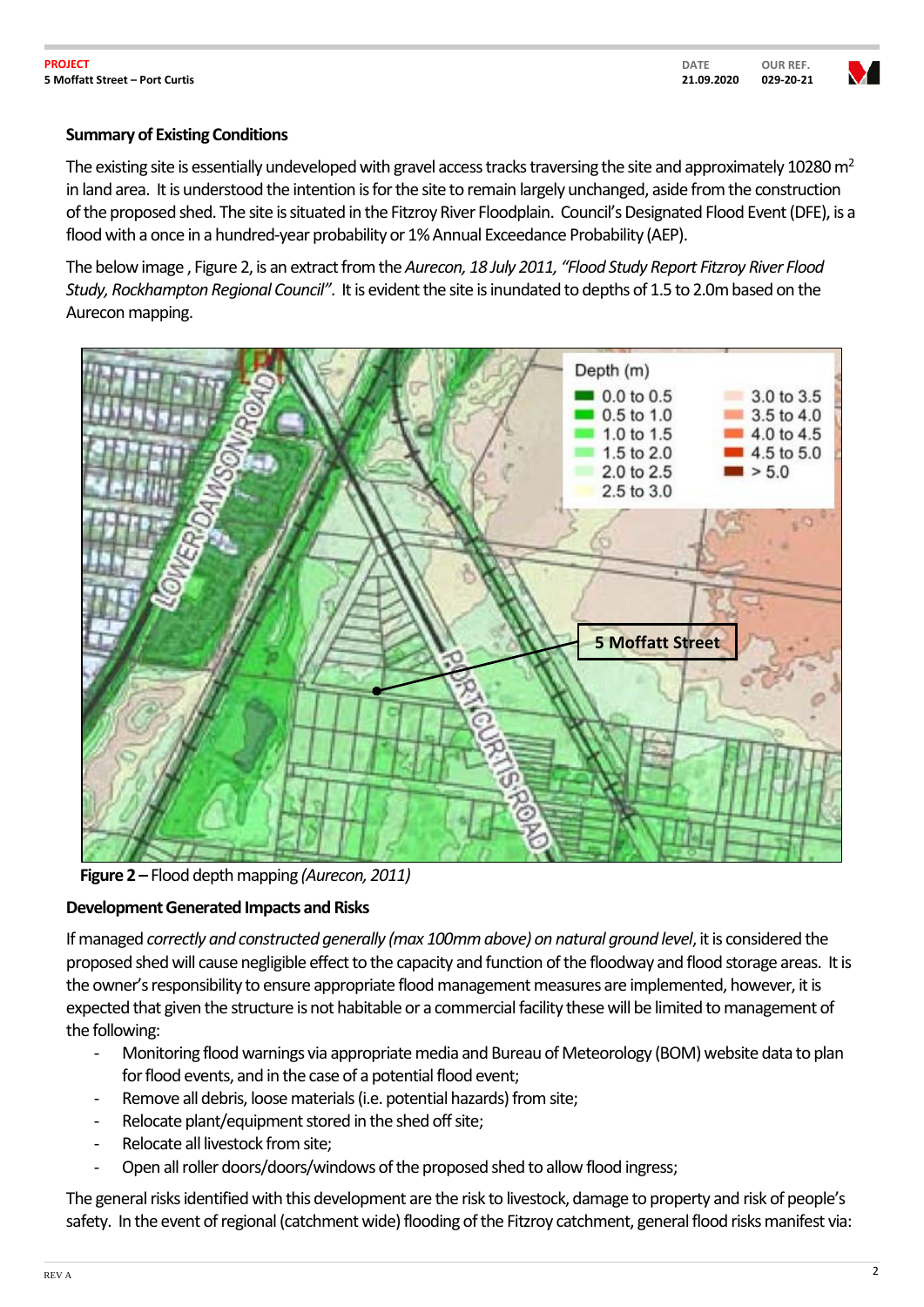

- **QUOTA QUOTATION TION** a) Inundation of the premises – causing risk to property and closure of the facility;
	- b) Inundation of the road network causing risk to people and limiting access to the facility;

There are also the ancillary risks to people, property and operations that can occur coincident with flooding, including:

- c) Storm damage of the premises and property. These can result in torn roofs, shattered windows, damage from fallen trees etc.
- d) Loss of power.
- e) Contaminated water supplies or sewerage surcharge.
- f) Constrained access/egress through intense rainfall, winds, fallen trees, debris, fallen power lines and surcharge manholes (displaced manhole covers) etc.

With the warning times associated with the Fitzroy River Floodplain, and the above noted management processes the associated risks are largely mitigated.

### **Limitations:**

- 1. MCE has relied upon third party sources of information to prepare the document which may not have been able to be fully verified. MCE has taken reasonable endeavoursto inform itself of the parameters and project and has taken reasonable steps to ensure that the works and document is as accurate as possible given the information upon which it has been based including information that may have been provided or obtained by any third party or external sources which has not been independently verified.
- 2. MCE reserves the right to review and amend any aspect of the works performed including any opinions and recommendations from the works included or referred to in the works if:
	- a. Additional sources of information not presently available (for whatever reason) are provided or becomes known to MCE; or
	- b. MCE considers it prudent to revise any aspect of the works in light of any information which becomes known to it after the date of submission.
	- c. MCE does not give any warranty nor accept any liability in relation to the completeness or accuracy of the works. If any warranty would be implied whether by law, custom or otherwise, that warranty is to the full extent permitted by law excluded. All limitations of liability shall apply for the benefit of the employees, agents and representatives of MCE to the same extent that they apply for the benefit of MCE.
- 3. MCE take no responsibility for the structural integrity of the shed, or the final placement (vertical or horizontal) of the structure. As previously noted, the shed should be built on or at a maximum of 100mm above natural ground level.
- 4. It is the land owner's responsibility to implement appropriate flood management strategies. The above noted advice is indicative of a development of this nature. It is the land owner's responsibility to implement, maintain and operate the site specific strategy.

Wilton

**Lachlan McMurtrie** Director RPEQ 15243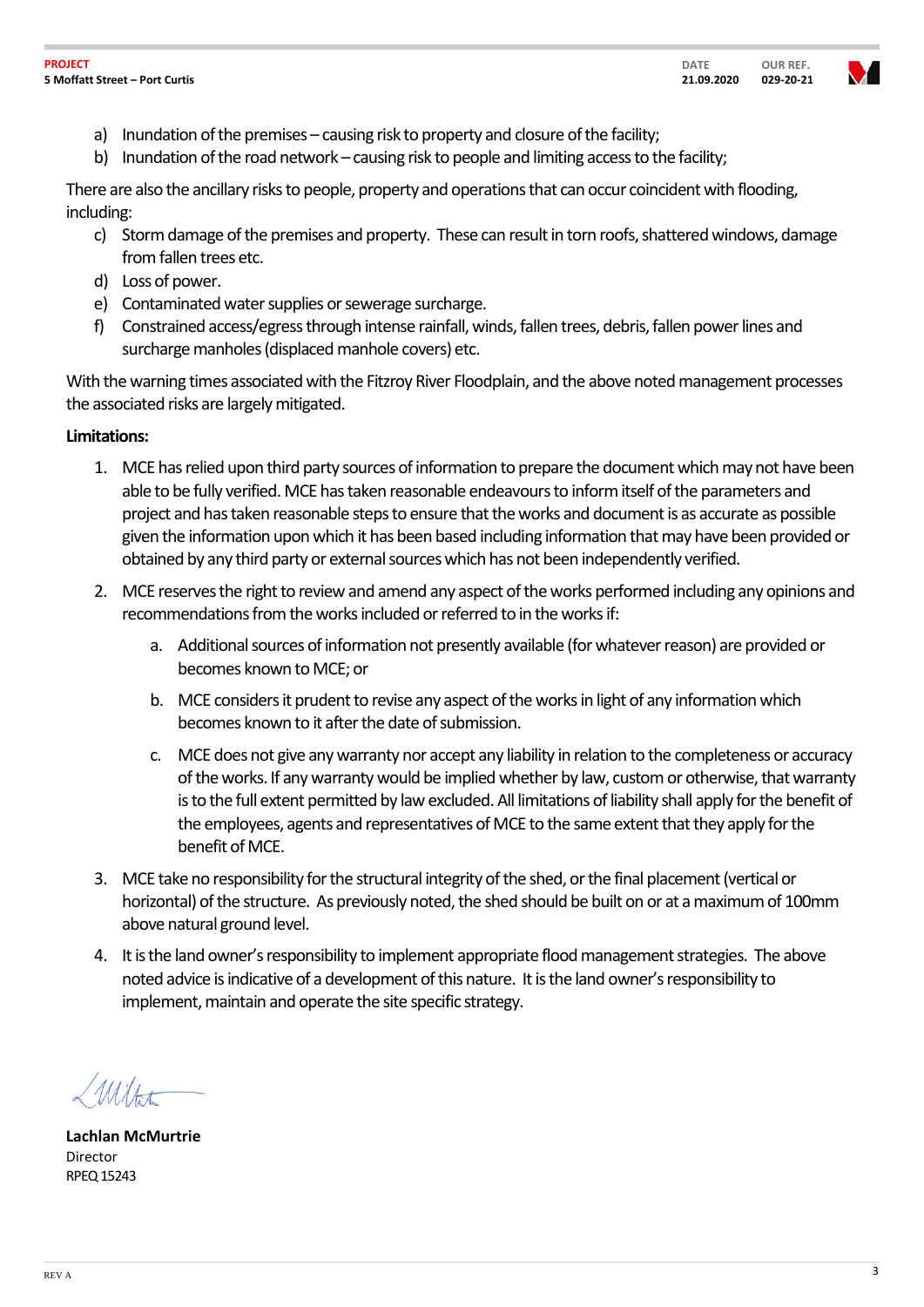**PROJECT 5 Moffatt Street – Port Curtis**

Ì.

V ı

**QUOTA QUOTATION TION APPENDIX A – PROPOSED SHED LAYOUTS**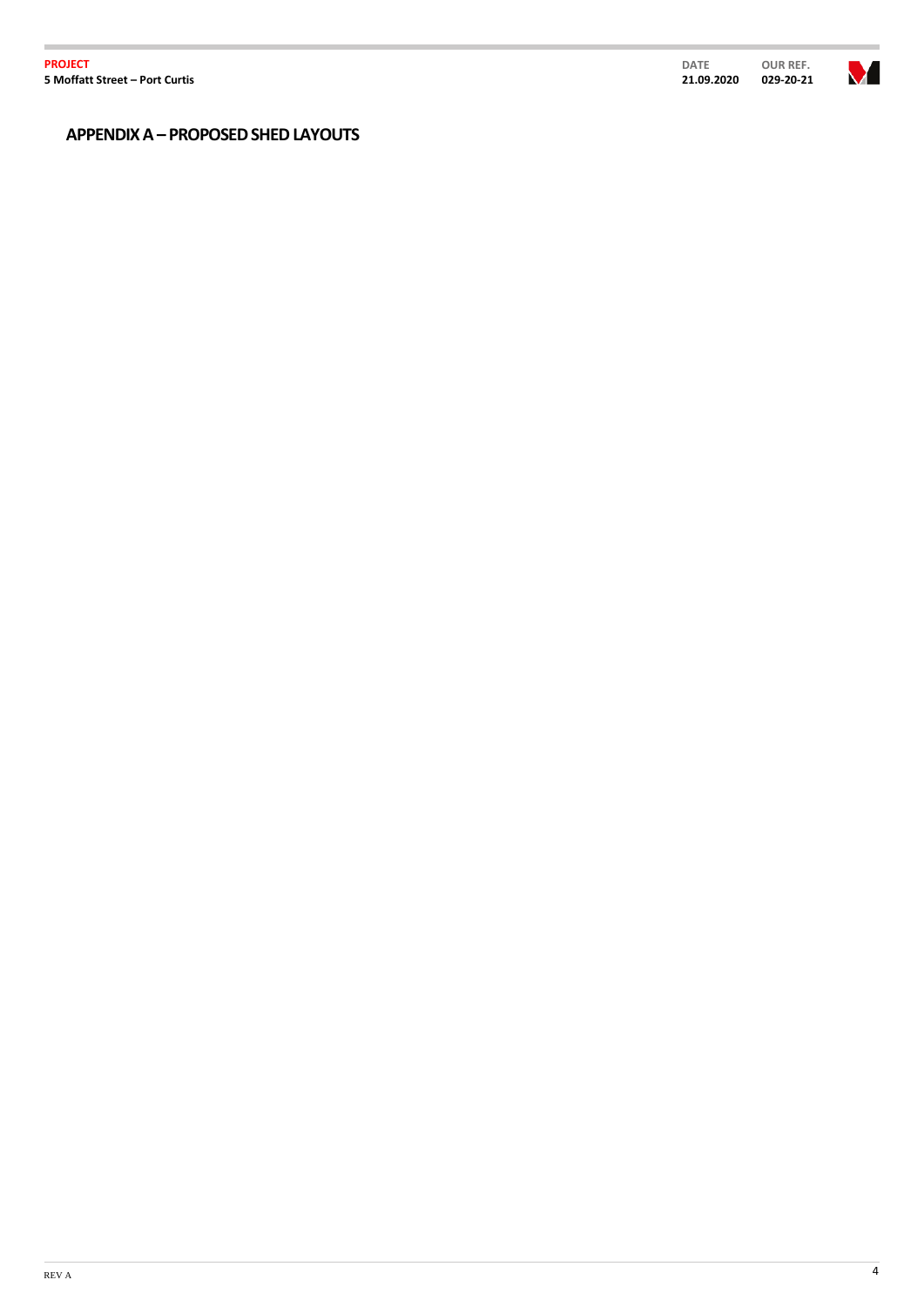NOTE: THIS IS AN ARTISTIC IMPRESSION ONLY



NOTE: THIS IS AN ARTISTIC IMPRESSION ONLY

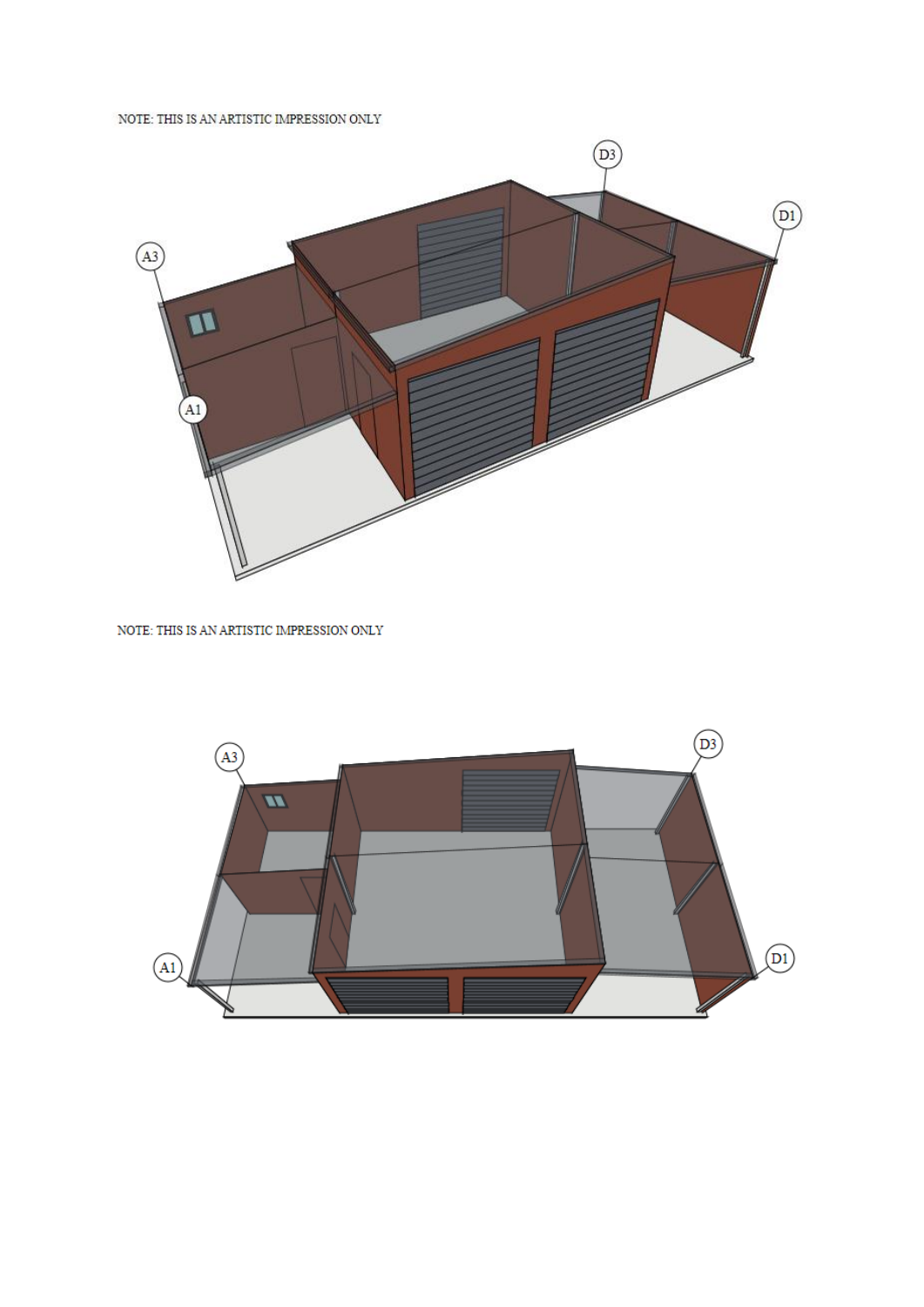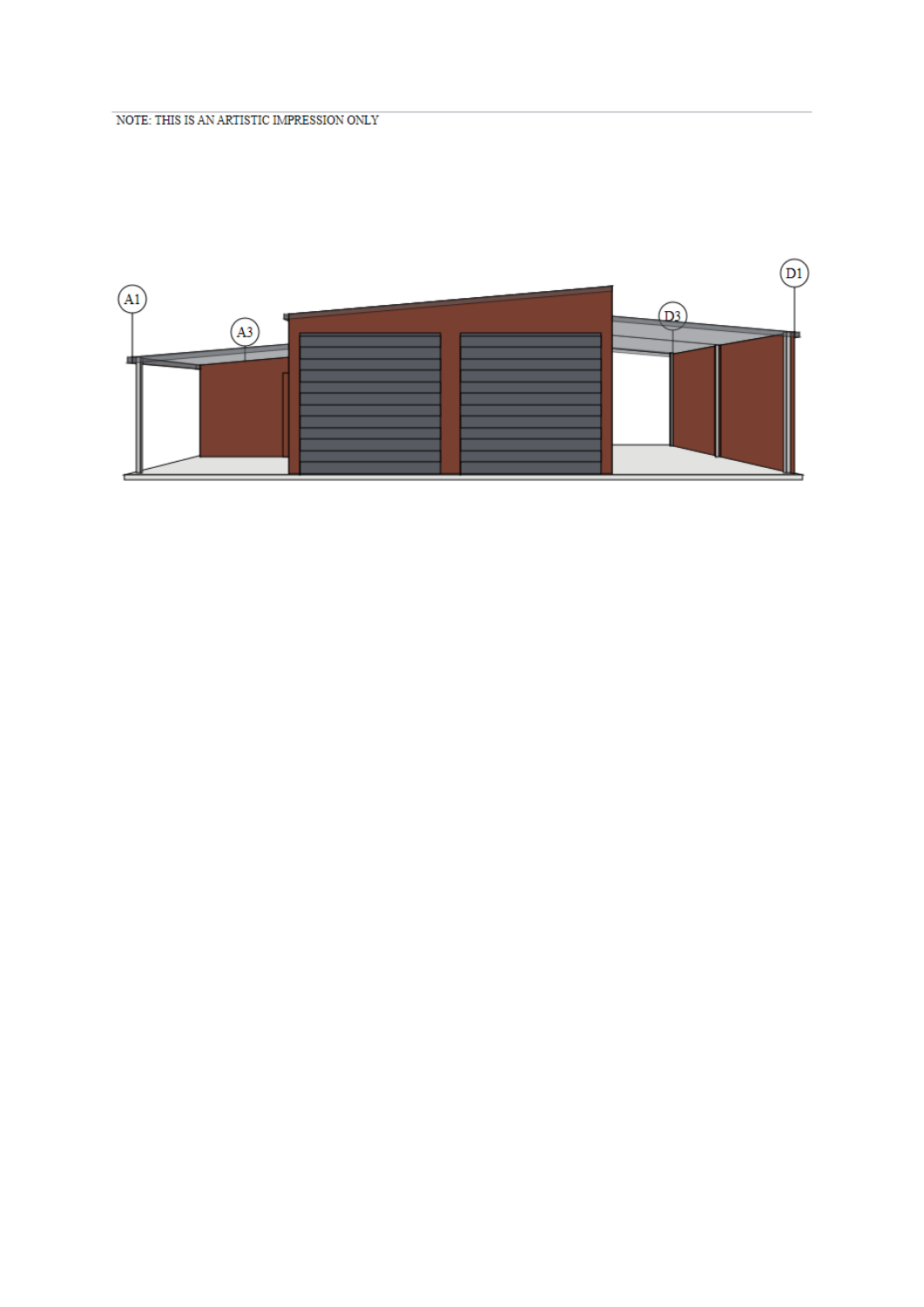